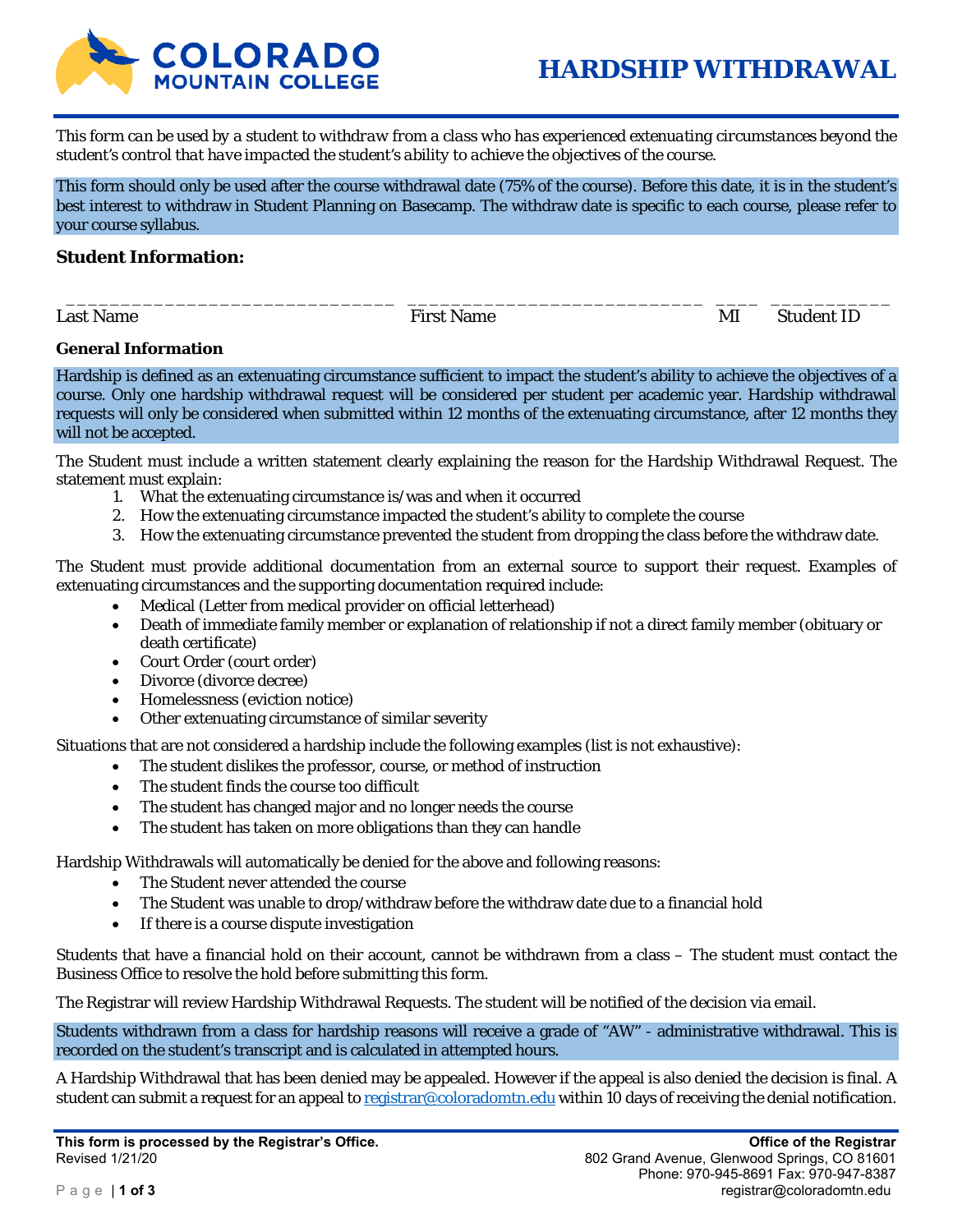

## **Student Information:**

| <b>Last Name</b> | <b>First Name</b>   | MI | <b>Student ID</b> |
|------------------|---------------------|----|-------------------|
| <b>CMC</b> Email | <b>Phone Number</b> |    |                   |

## **Courses for Administrative Withdrawal**

| Course<br><b>Number</b> | <b>Course Title</b> | Semester/<br>Year | <b>Credits</b> | Last date<br>of<br>attendance |
|-------------------------|---------------------|-------------------|----------------|-------------------------------|
|                         |                     |                   |                |                               |
|                         |                     |                   |                |                               |
|                         |                     |                   |                |                               |
|                         |                     |                   |                |                               |
|                         |                     |                   |                |                               |
|                         |                     |                   |                |                               |

## **I understand this hardship withdrawal request does not initiate or impact course charges and/or refunds for the courses listed above.**

**Resources** – please read and check the boxes to acknowledge that you understand the following:

Disability Services -I understand that, depending on the nature of my hardship, I may be eligible for disability services that would enable me to stay in class and finish the semester.

CMC Cares – I understand that I can report a concern, and have the option to request a counselor or health services to follow up. Common reports include: Anxiety, Depression, death of a family member or friend, peer/romantic relationship issues, roommate/housing issues, and medical issues.

 $\frac{Counseling - I}{T}$  understand that College Counselors are prepared to assist with personal problems. Counselors work with several professional agencies and can make referrals to these agencies if necessary.

Financial Aid – If I am withdrawn from a class for hardship reasons I will receive a grade of "AW" administrative withdrawal. Administrative Withdrawal (AW) can affect financial aid eligibility. I understand that I am responsible for discussing this request with my Financial Aid Specialist.

Academic Advising –I understand that I am responsible for discussing this hardship withdrawal request with my academic advisor or college counselor, in terms of how it might affect my program completion.

**This form is processed by the Registrar's Office. Office of the Registrar**  Revised 1/21/20 **Revised 1/21/20 802 Grand Avenue, Glenwood Springs, CO 81601**